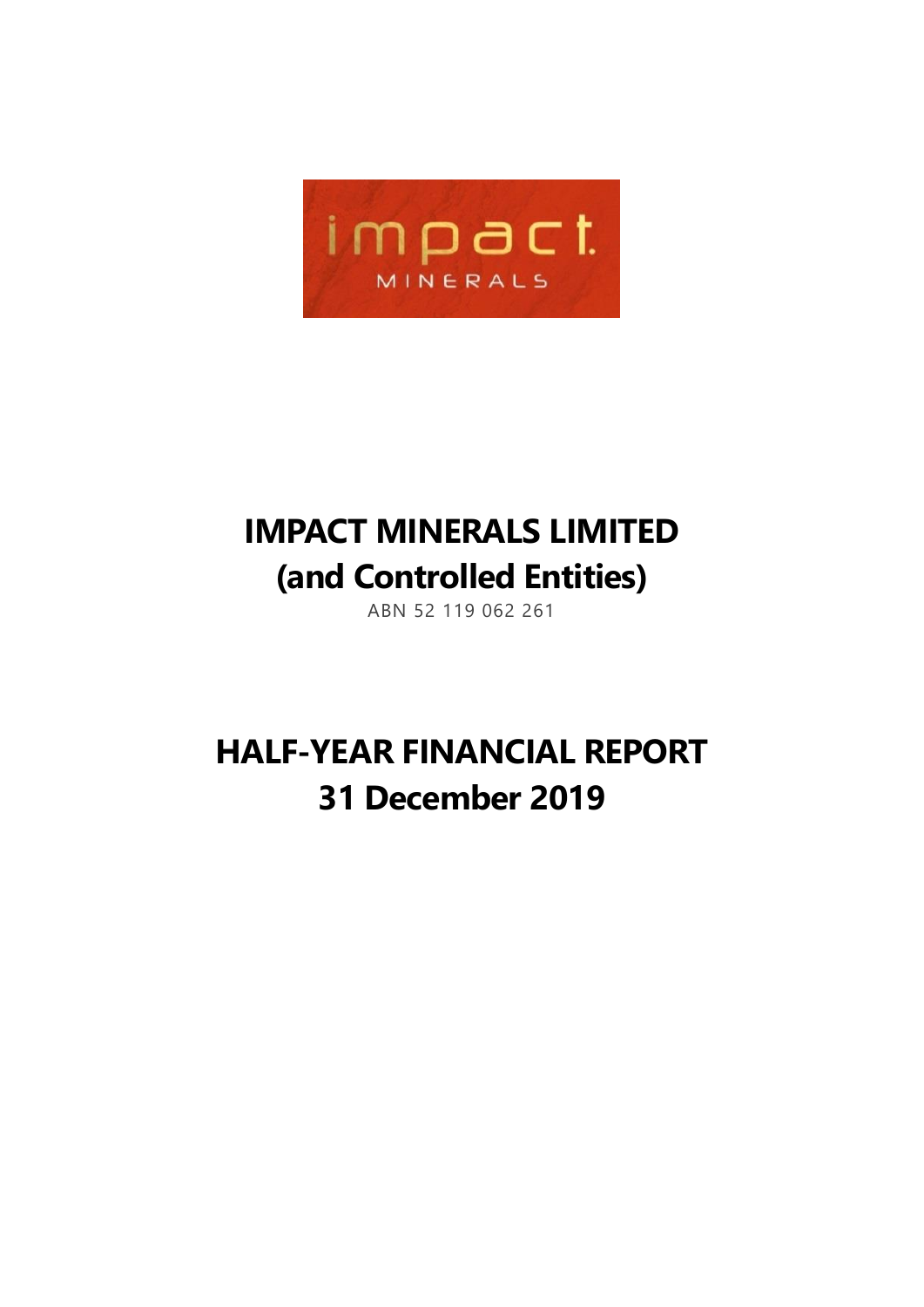

# **CONTENTS**

| CONSOLIDATED STATEMENT OF PROFIT OR LOSS AND OTHER COMPREHENSIVE INCOME |  |
|-------------------------------------------------------------------------|--|
| CONSOLIDATED STATEMENT OF FINANCIAL POSITION AS AT 31 DECEMBER 2019  8  |  |
| CONSOLIDATED STATEMENT OF CHANGES IN EQUITY FOR THE HALF-YEAR ENDED     |  |
| CONSOLIDATED STATEMENT OF CASH FLOWS FOR THE HALF-YEAR ENDED            |  |
| NOTES TO the CONSOLIDATED FINANCIAL STATEMENTS FOR THE HALF-YEAR ENDED  |  |
|                                                                         |  |
|                                                                         |  |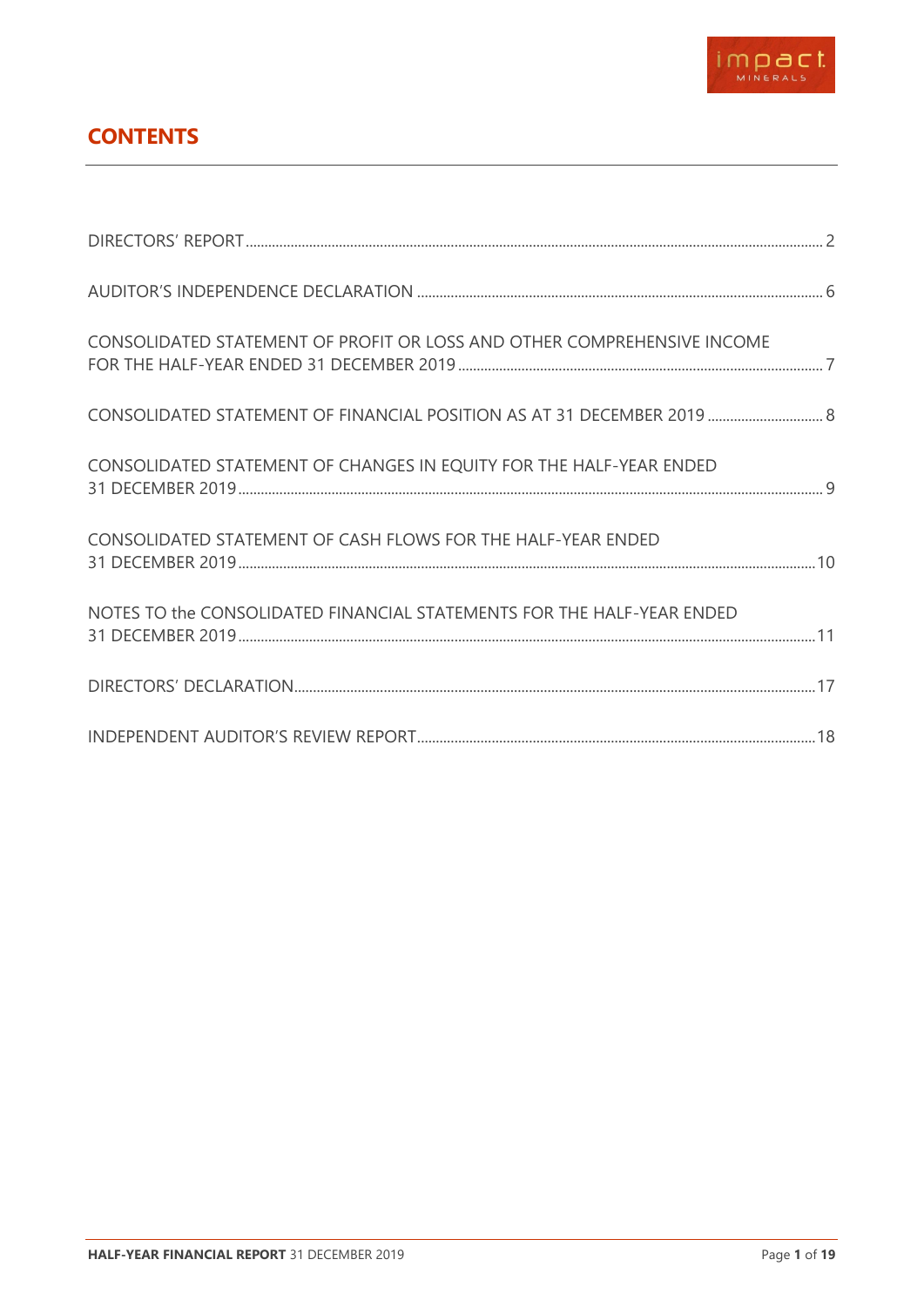

## <span id="page-2-0"></span>**DIRECTORS' REPORT**

Your Directors submit the financial report of the consolidated entity for the half-year ended 31 December 2019.

#### **DIRECTORS**

The names of directors who held office during or since the end of the half-year and until the date of this report are as below. Directors were in office for this entire period unless otherwise stated.

- Peter Unsworth Non-Executive Director
- Michael Jones Managing Director
- Paul Ingram Non-Executive Director
- Markus Elsasser Non-Executive Director
- Eamon Hannon Non-Executive Director (Resigned 10 September 2019)

#### **PRINCIPAL ACTIVITIES**

The principal activity of the Group during the financial year was exploration for deposits of nickel, gold, copper and platinum group elements.

#### **REVIEW OF OPERATIONS**

#### **Commonwealth Gold-Silver-Zinc-Lead-Copper Project, NSW (IPT 100%)**

The Commonwealth Project comprises three 100% owned exploration licences that cover about 315 km<sup>2</sup> of the highly prospective Lachlan Fold Belt about 100 km north of Orange in NSW. The belt is host to many major gold-silver-copper mines including the Cadia-Ridgeway deposits that contain at least 25 million ounces of gold and 5 million tonnes of copper.

During the first Quarter Impact announced a significant increase in resources at Commonwealth including a maiden resource for the silver-rich Silica Hill Prospect. The new resource contains 88,800 ounces of gold and 3.3 million ounces of silver with significant zinc and lead credits, all of which occurs from surface to a depth of 250 metres and well within range of potential open pit mining.

The updated Inferred Resource for the deposit at a cut-off of 0.5 g/t gold is 912,000 tonnes at 2.4 g/t gold, 44 g/t silver, 1.2% zinc and 0.5% lead including 142,000 tonnes at 4.5 g/t gold, 161 g/t silver, 4.6% zinc and 1.7% lead in the high grade massive sulphide lens at Main Shaft.

At Silica Hill the maiden Inferred Resource at a 50 g/t silver cut-off is 710,000 tonnes at 0.8 g/t gold and 88 g/t silver.

The resources are all open at depth and along trend beyond exceptional drill results such as:

Main Shaft: 5.7 metres at 3.8 g/t gold, 347 g/t silver, 10.8% zinc and 3.7% lead *including* 0.5 metres at 4.9 g/t gold, 917 g/t silver, 10.2% zinc and 4.6% lead.

Commonwealth South: 8 metres at 5.1 g/t gold, 20 g/t silver, 1.3% zinc and 0.5% lead including 0.5 metres at 34.3 g/t gold, 40 g/t silver, 5.8% zinc and 2.3% lead; and 4 metres at 41.8 g/t gold (1.3 ounces per tonne), 93 g/t silver, 5.5% zinc and 2.3% lead.

Silica Hill: 22.5 metres at 1.7 g/t gold and 276 g/t silver; including 0.3 metres at 1.8 g/t gold and 4,200 g/t (135 ounces or 0.42%) silver; and also including 0.8 metres at 13.6 g/t gold and 40 g/t silver.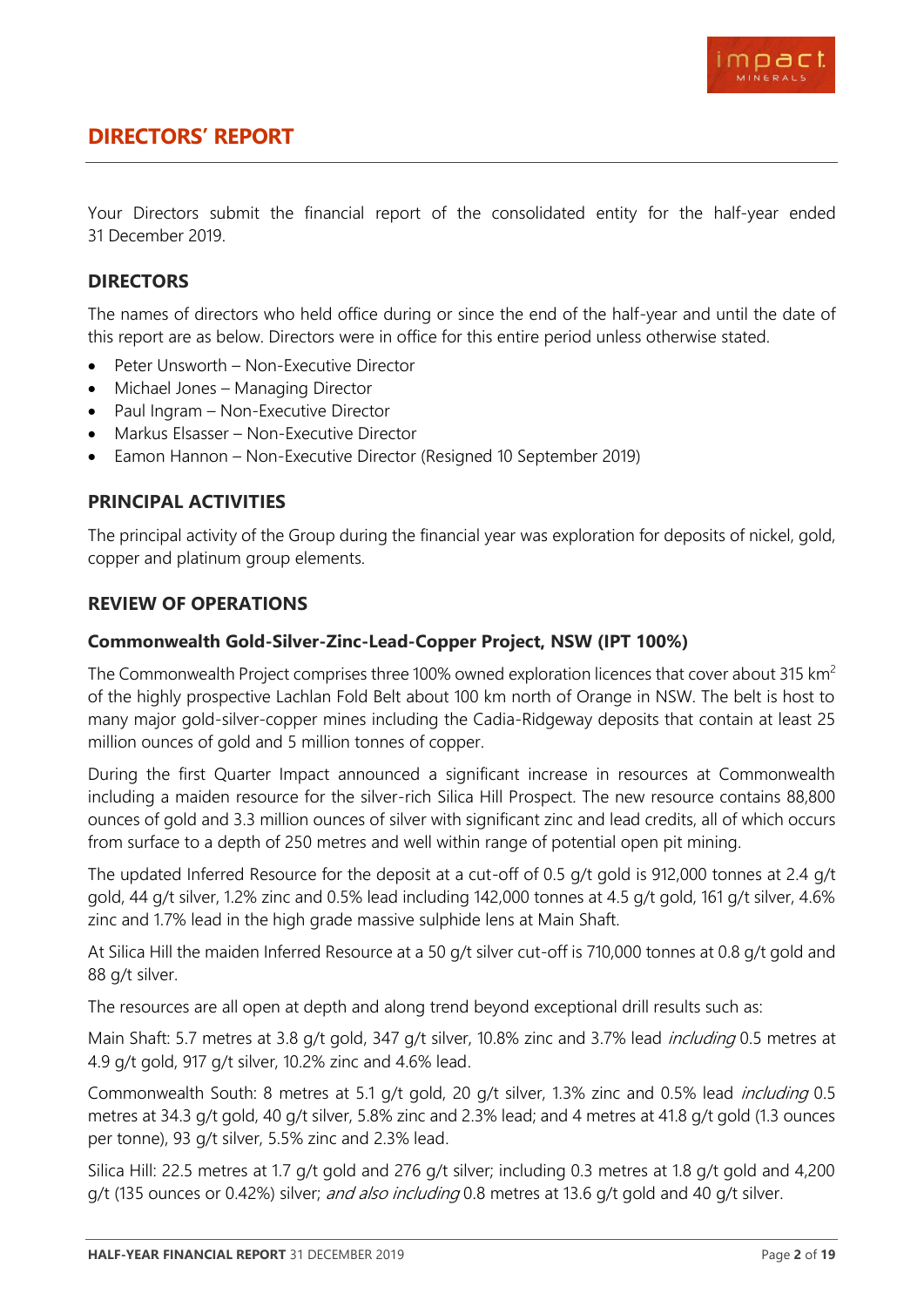

In the second Quarter, new priority targets for porphyry copper-gold mineralisation were identified following a review of the project prompted by the discoveries of porphyry copper-gold at Boda-Kaiser (Alkane Resources Limited ASX:ALK), immediately along trend from one of Impact's targets, and Thursday's Gossan in Victoria (Stavely Minerals Limited ASX:SVY).

Three priority areas were field checked and assays of rock chips are awaited.

Boda South – an unexplored area of poor exposure where the Boda-Kaiser intrusive complex may extend for up to 500 metres on to Impact's ground based on regional magnetic data;

Apsley – an area of magnetic anomalies in Ordovician volcanic rocks with direct similarities to the Boda-Kaiser area and where fresh copper sulphides bornite and chalcopyrite occur in magnetic rocks;

Spicers Creek – extensive quartz veining and weathered copper mineralisation in skarn-altered volcanics with previous high-grade rock chips of 21% copper and 3.2 g/t gold were returned from weathered rocks (results are enriched by weathering processes).

Follow up work on these three targets was completed in January with assays expected by early March.

Other targets were identified on the Day Dawn and Pine Hill projects, located south of Commonwealth and near the Copper Hill deposit (resources of 1.3 Moz gold and 0.5 Mt of copper – (ASX:IPT 22 November 2019), and at depth below the Commonwealth high sulphidation massive sulphide deposit.

A full synthesis and review of previous exploration data is underway with a view to further field programmes as soon as practicable

#### **Broken Hill Project, NSW (IPT 100%)**

The Broken Hill Project comprises 727 km<sup>2</sup> of exploration licences located southeast of Broken Hill, NSW and is prospective for: nickel-copper-cobalt-PGE mineralisation associated with ultramafic rocks; zinclead-silver mineralisation hosted by metasedimentary rocks and amphibolite (Broken Hill style); and pyrite-cobalt deposits similar to Thackaringa (72Mt at 852 ppm cobalt, 9.3% sulphur and 10% iron.

During the six months Impact commenced a major review of its Broken Hill project in the light of recent record palladium prices.

Work in the area has identified a new geodynamic framework which shows that the high grade nickelcopper-platinum mineralisation was formed in a similar place to, at the same time as, and by the same processes that led to the formation of the Jinchuan deposit in China, one of the world's largest magmatic sulphide ore bodies.

A major target generation exercise based on this new framework is in progress.

These results add to previous work by Impact which has identified numerous areas for follow up work for high grade deposits of nickel-copper-platinum group metals (PGM)-cobalt along the entire length of a mafic-ultramafic complex interpreted from regional magnetic and gravity data to extend over about 40 km of trend.

Very high-grade primary nickel-copper-PGM-gold mineralisation has been discovered along this complex by Impact at both the Red Hill Prospect and also the Platinum Springs Prospect.

At Red Hill exceptional grades have been returned from drilling including a stand out intercept in vein hosted sulphide of: 1.2 metres at 10.4 g/t platinum, 10.9 g/t gold, 254 g/t (9.5 ounces) palladium, 7.4% nickel, 1.8% copper, 19 g/t silver and 0.5% cobalt.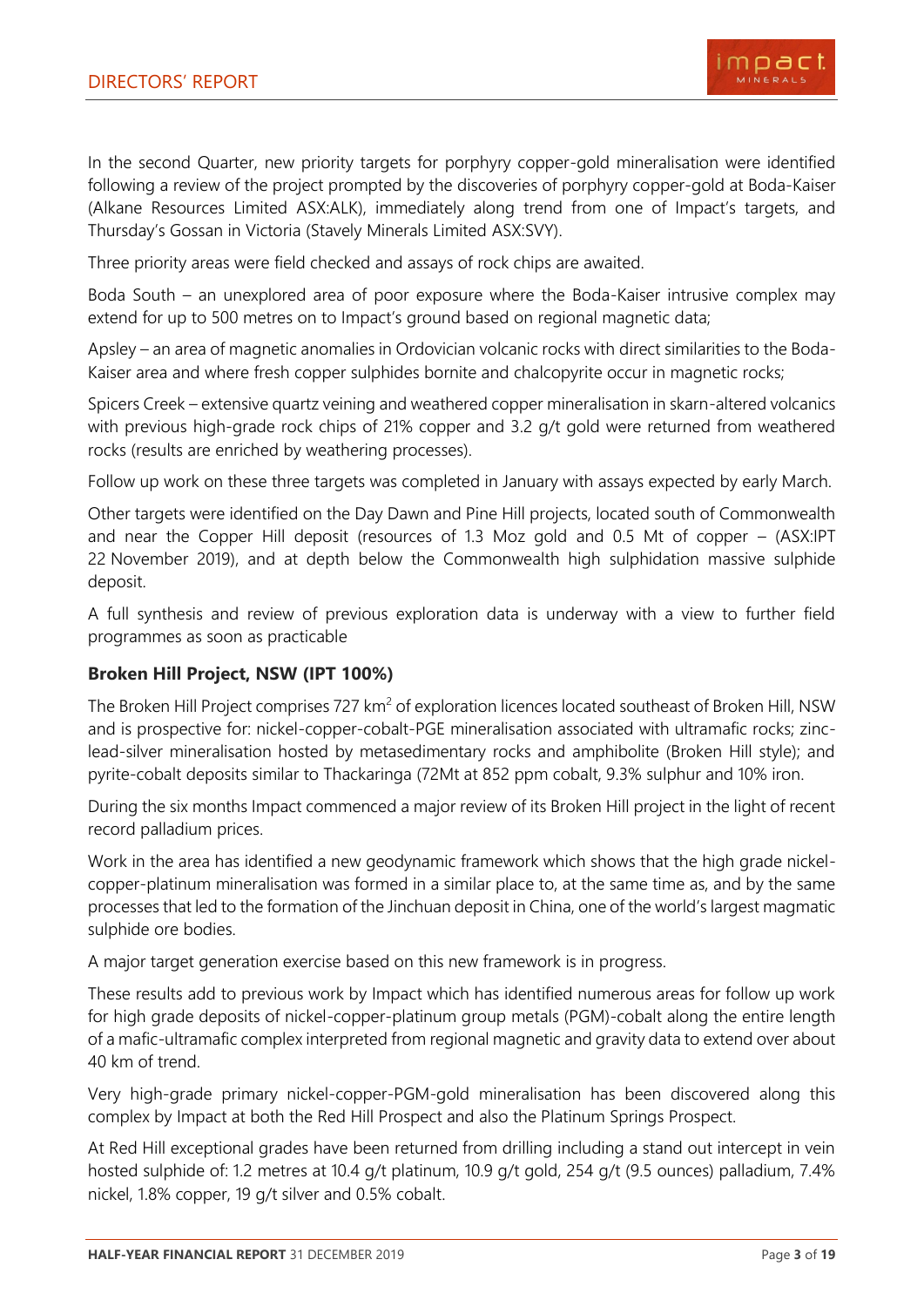

At Platinum Springs drilling returned a very high-grade intercept in magmatic massive sulphide of 0.6 metres at 11.5 g/t platinum, 25.6 g/t palladium, 1.4 g/t gold, 7.6% copper, 7.4% nickel and 44.3 g/t silver.

The entire 40 km long belt has been very poorly explored and many targets remain to be followed up. This will be a focus of work for Impact in the next Quarter.

In addition, research into the metallurgical recovery of the PGM's is also continuing.

#### **Blackridge Gold Project, Qld (IPT 100%)**

Much of Impact's work during the six months was focussed on its Blackridge Project in central Queensland however in November 2019 following extended discussions regarding a renegotiation of the option agreement that Impact had with Rock Solid Holdings Pty Ltd over key Mining Lease applications at the Blackridge project, the Board of Impact elected not to proceed with the exercise of its option to acquire 95% of the company. Accordingly, the proposed trial mining programme at Blackridge did not take place.

#### **FINANCIAL PERFORMANCE AND FINANCIAL POSITION**

During the half-year the Group reported an operating loss after tax of \$572,077 (half-year to 31 December 2018: loss of \$1,372,140).

As at 31 December 2019 the Group had net assets of \$11,760,306 (30 June 2019: \$11,859,834) including \$1,119,102 of cash and cash equivalents (30 June 2019: \$2,002,624).

## **AUDITOR'S DECLARATION**

Section 307C of the *Corporations Act 2001* requires our auditors, Bentleys, to provide the directors of the company with an Independence Declaration in relation to the review of the half-year financial report. This Independence Declaration is set out on page 6 and forms part of this directors' report for the halfyear ended 31 December 2019.

This report is signed in accordance with a resolution of the Board of Directors.

Pl Puront?

Perth, 6 March 2020

#### **Competent Person's Statement**

The review of exploration activities and results contained in this report is based on information compiled by Dr Mike Jones, a Member of the Australian Institute of Geoscientists. He is a director of the Company and works for Impact Minerals Limited. He has sufficient experience which is relevant to the style of mineralisation and types of deposits under consideration and to the activity which he is undertaking to qualify as a Competent Person as defined in the 2012 edition of the Australasian Code for Reporting of Exploration Results, Mineral Resources and Ore Reserves (the JORC Code). Dr Jones has consented to the inclusion in the report of the matters based on his information in the form and context in which it appears.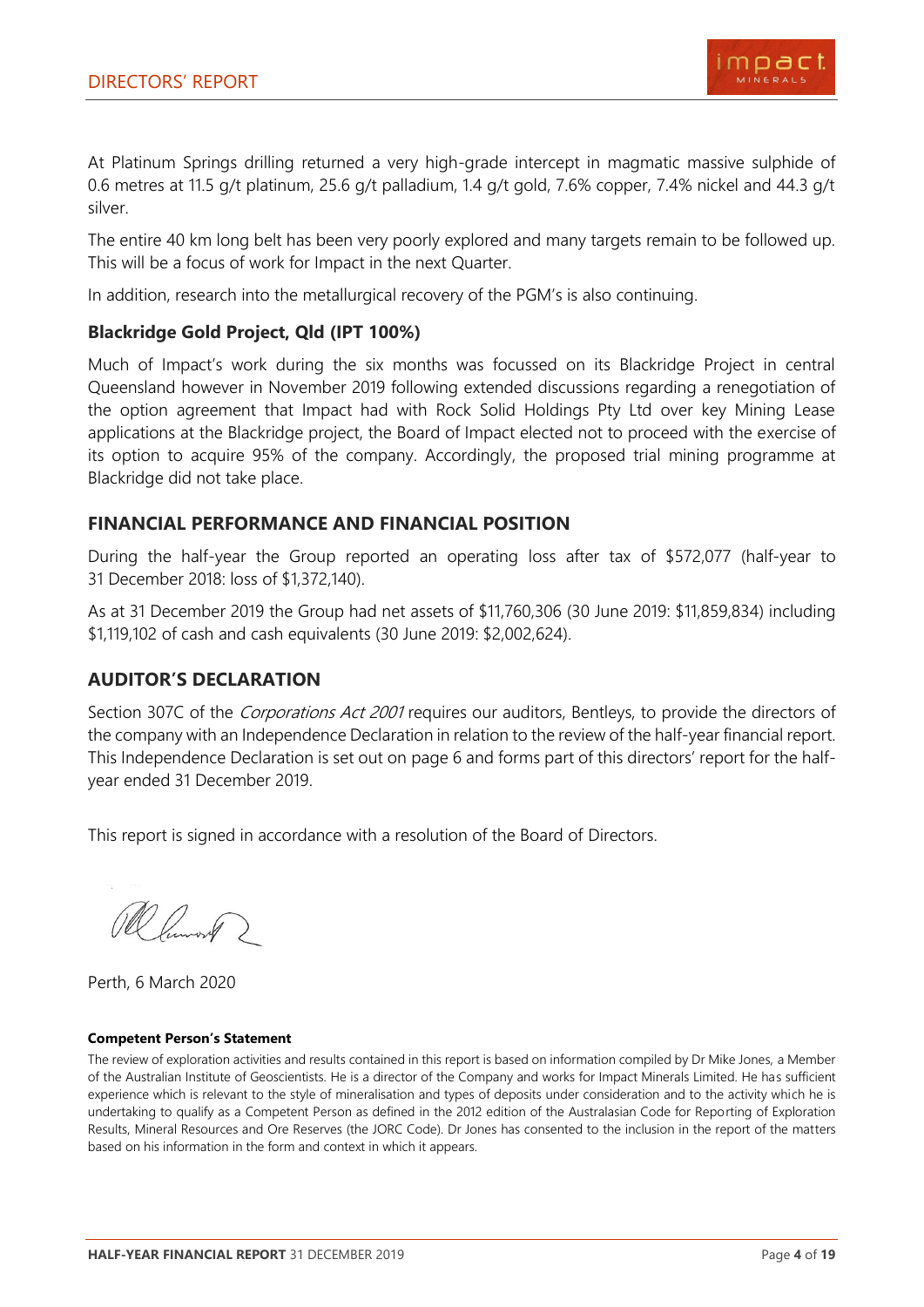

#### **Forward Looking Statements**

This document may contain certain forward-looking statements. Forward-looking statements include, but are not limited to statements concerning Impact Minerals Limited's (Impact's) current expectations, estimates and projections about the industry in which Impact operates, and beliefs and assumptions regarding Impact's future performance. When used in this document, words such as "anticipate", "could", "plan", "estimate", "expects", "seeks", "intends", "may", "potential", "should", and similar expressions are forwardlooking statements. Although Impact believes that its expectations reflected in these forward-looking statements are reasonable, such statements are subject to known and unknown risks, uncertainties and other factors, some of which are beyond the control of Impact and no assurance can be given that actual results will be consistent with these forward-looking statements.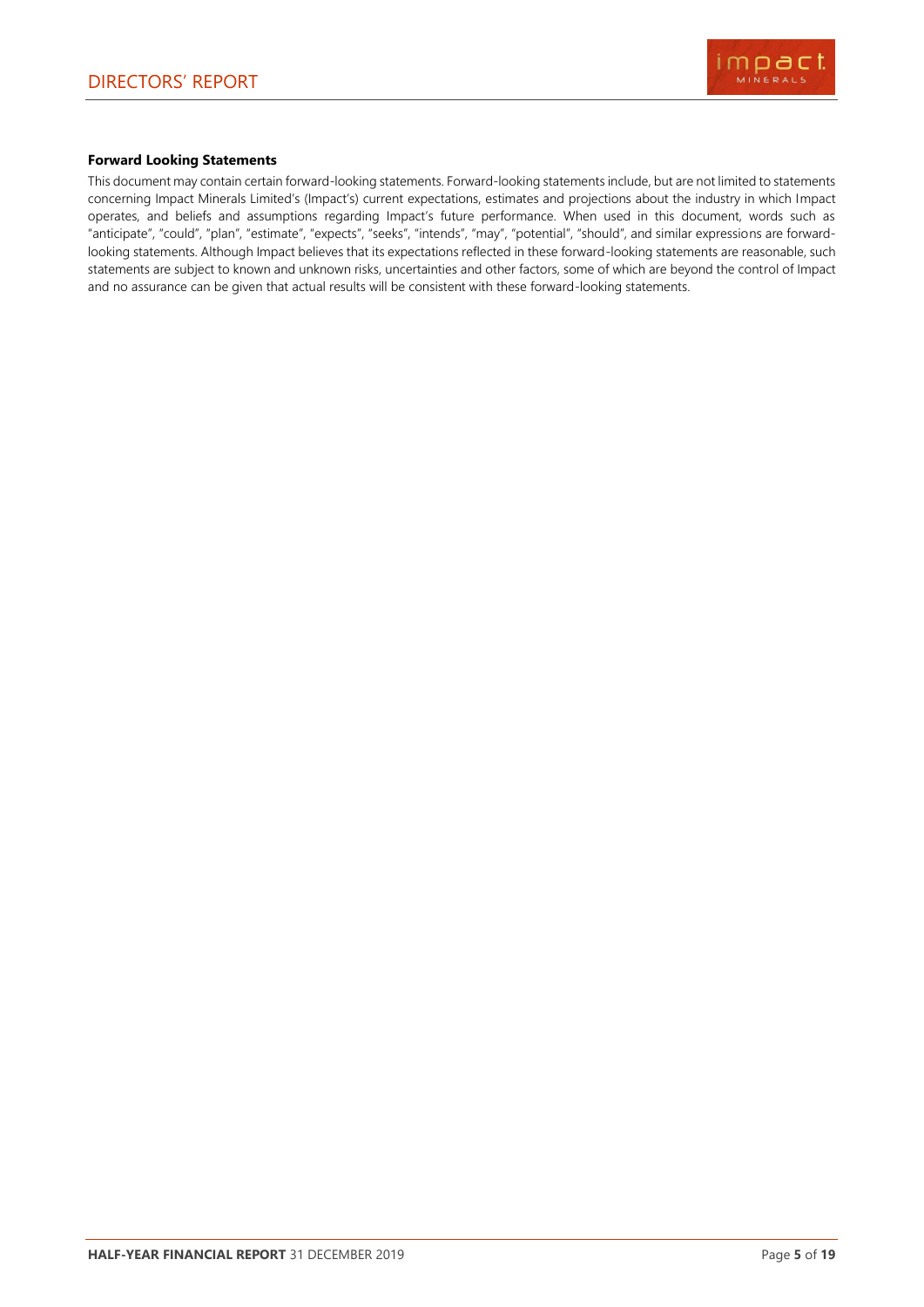

Bentleys Audit & Corporate (WA) Pty Ltd London House

Level 3. 216 St Georges Terrace Perth WA 6000

PO Box 7775 Cloisters Square WA 6850

ABN 33 121 222 802

T+61892264500 F +61 8 9226 4300

bentleys.com.au

To The Board of Directors

#### **Auditor's Independence Declaration under Section 307C of the Corporations Act 2001**

As lead audit Partner for the review of the financial statements of Impact Minerals Limited for the period ended 31 December 2019, I declare that to the best of my knowledge and belief, there have been no contraventions of:

- the auditor independence requirements of the *Corporations Act 2001* in relation to the review; and
- any applicable code of professional conduct in relation to the review.

Yours faithfully

mtleys

**BENTLEYS** DOUG BELL CA **Chartered Accountants Partner** 

Dated at Perth this 6<sup>th</sup> day of March 2020



A member of Bentleys, a network of independent accounting firms located throughout Australia, New Zealand and China that trade as Bentleys. All members of the Bentleys Network are affiliated only and are separate legal entities and not in Partnership. Liability limited by a scheme approved under Professional Standards Legislation.

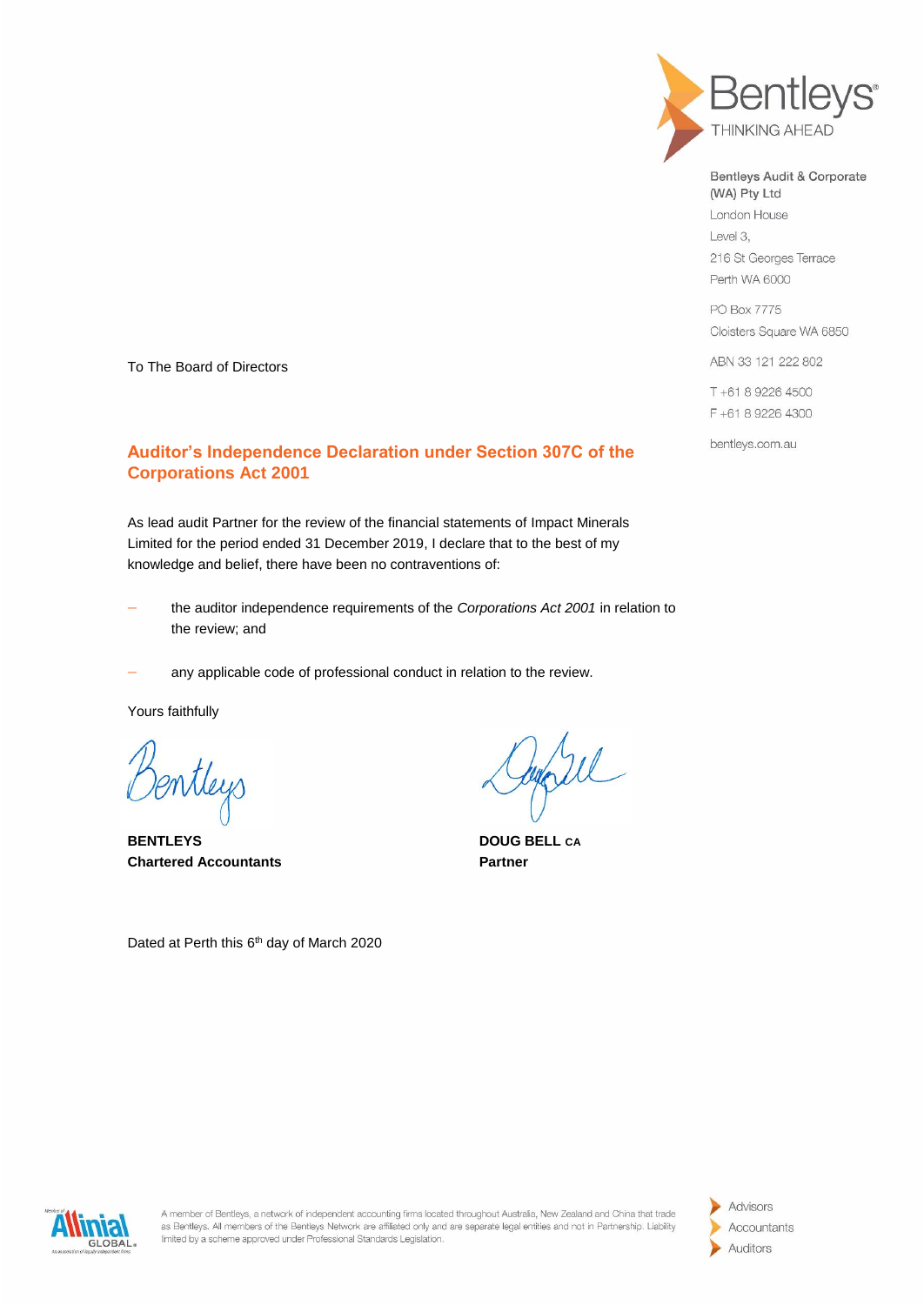# <span id="page-7-0"></span>**CONSOLIDATED STATEMENT OF PROFIT OR LOSS AND OTHER COMPREHENSIVE INCOME FOR THE HALF-YEAR ENDED 31 DECEMBER 2019**

|                                                          |             | CONSOLIDATED       |                    |  |
|----------------------------------------------------------|-------------|--------------------|--------------------|--|
|                                                          | Notes       | 31 Dec 2019        | 31 Dec 2018        |  |
|                                                          |             |                    |                    |  |
| Interest and other income                                | 3           | 115,407            | 1,163,239          |  |
| Research and development tax rebate                      |             | 287,189            |                    |  |
|                                                          |             | 402,596            | 1,163,239          |  |
| Employee benefits expense                                |             | (588, 693)         | (202, 019)         |  |
| Corporate and administration expenditure                 |             | (267, 575)         | (276,097)          |  |
| Depreciation and amortisation expense                    |             | (19, 529)          | (12, 665)          |  |
| Occupancy                                                |             | (45, 814)          | (43, 652)          |  |
| Impairment of exploration expenditure                    | 5           | (53,062)           | (2,000,946)        |  |
| Profit/(Loss) before income tax expense                  |             | (572, 077)         | (1,372,140)        |  |
| Income tax expense                                       |             |                    |                    |  |
| Net Profit/(Loss) for the period                         |             | (572, 077)         | (1,372,140)        |  |
| Other comprehensive income                               |             |                    |                    |  |
| Items that will not be reclassified to profit or loss    |             |                    |                    |  |
| Change in the fair value of financial assets             |             |                    | (211, 280)         |  |
| Items that may be reclassified to profit or loss         |             |                    |                    |  |
| Exchange differences on translating foreign operations   |             | 16                 | 12                 |  |
| Other comprehensive income (net of tax)                  |             | 16                 | (211, 268)         |  |
| Total comprehensive Profit/(Loss) for the period         |             | (572,061)          | (1,583,408)        |  |
| Total comprehensive Profit/(Loss) income attributable to |             |                    |                    |  |
| the owners of Impact Minerals Limited                    |             | (572,061)          | (1,583,408)        |  |
|                                                          |             | Cents<br>per share | Cents<br>per share |  |
| Basic Profit/(Loss) per share                            | $\mathsf 9$ | (0.04)             | (0.10)             |  |

The Consolidated Statement of Profit or Loss and Other Comprehensive Income should be read in conjunction with the accompanying notes.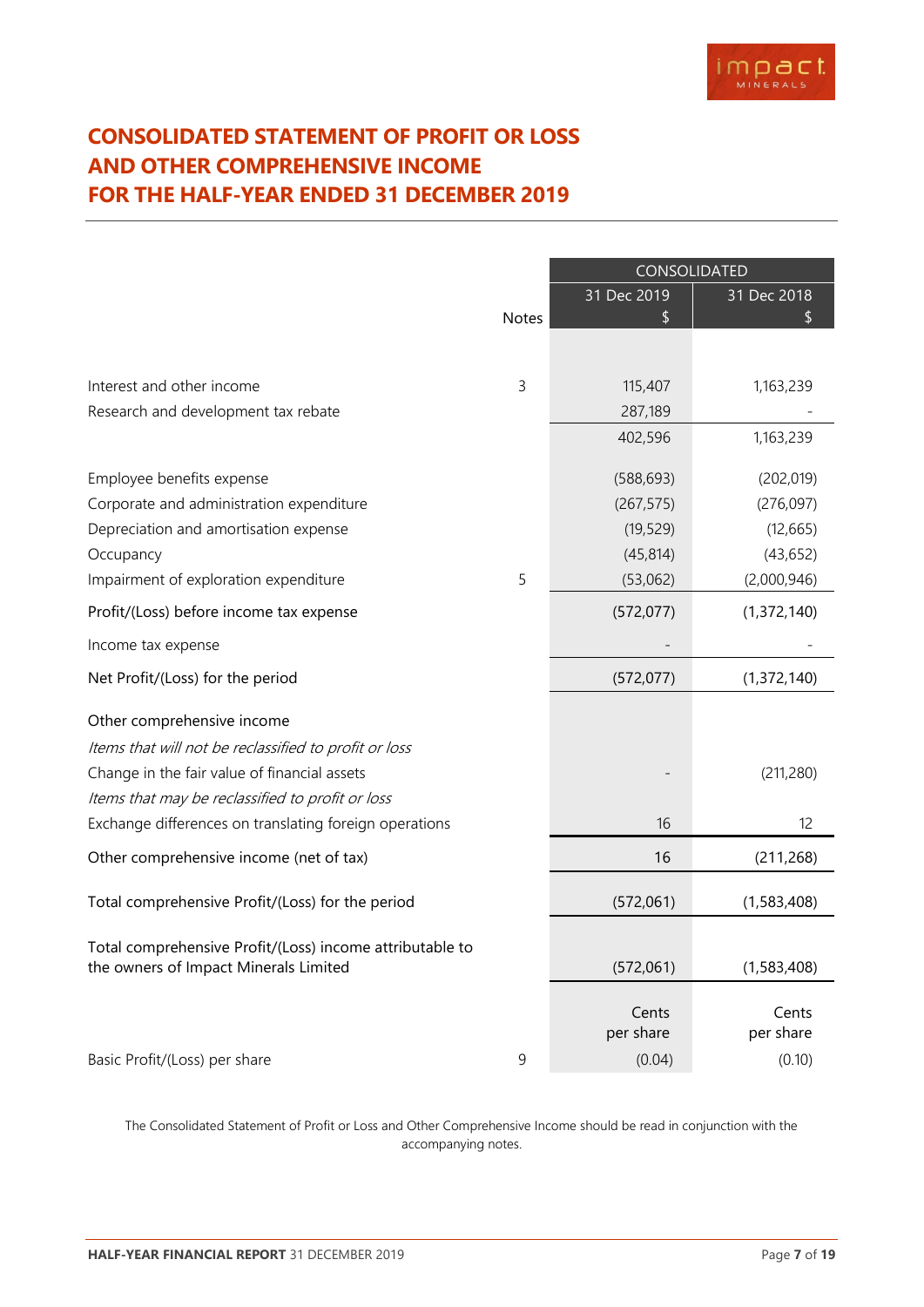# <span id="page-8-0"></span>**CONSOLIDATED STATEMENT OF FINANCIAL POSITION AS AT 31 DECEMBER 2019**

|                                            |                | CONSOLIDATED      |                   |  |
|--------------------------------------------|----------------|-------------------|-------------------|--|
|                                            | <b>Notes</b>   | 31 Dec 2019<br>\$ | 30 Jun 2019<br>\$ |  |
|                                            |                |                   |                   |  |
| <b>Current Assets</b>                      |                |                   |                   |  |
| Cash and cash equivalents                  | $\overline{4}$ | 1,119,102         | 2,002,624         |  |
| Trade and other receivables                |                | 398,346           | 23,320            |  |
| Other current assets                       |                | 34,695            |                   |  |
| <b>Total Current Assets</b>                |                | 1,552,143         | 2,025,944         |  |
| <b>Non-Current Assets</b>                  |                |                   |                   |  |
| Property, plant and equipment              |                | 52,231            | 71,760            |  |
| Exploration expenditure                    | 5              | 10,188,499        | 9,777,828         |  |
| Other non-current assets                   |                | 172,509           | 195,183           |  |
| <b>Total Non-Current Assets</b>            |                | 10,413,239        | 10,044,771        |  |
| <b>TOTAL ASSETS</b>                        |                | 11,965,382        | 12,070,715        |  |
| <b>Current Liabilities</b>                 |                |                   |                   |  |
| Trade and other payables                   |                | 131,783           | 145,231           |  |
| Short-term provisions                      |                | 73,293            | 65,650            |  |
| <b>Total Current Liabilities</b>           |                | 205,076           | 210,881           |  |
| <b>TOTAL LIABILITIES</b>                   |                | 205,076           | 210,881           |  |
| <b>NET ASSETS</b>                          |                | 11,760,306        | 11,859,834        |  |
| <b>EQUITY</b>                              |                |                   |                   |  |
| Issued capital                             | 6              | 44,900,024        | 44,900,024        |  |
| Option reserve                             | 6              | 823,960           | 577,577           |  |
| Foreign currency translation reserve       |                | (504, 731)        | (504, 747)        |  |
| Financial asset reserve                    |                | (506, 456)        | (506, 456)        |  |
| Transactions with non-controlling interest |                | (1,161,069)       | (1,161,069)       |  |
| Accumulated losses                         |                | (31, 791, 422)    | (31, 445, 495)    |  |
| <b>TOTAL EQUITY</b>                        |                | 11,760,306        | 11,859,834        |  |

The Consolidated Statement of Financial Position should be read in conjunction with the accompanying notes.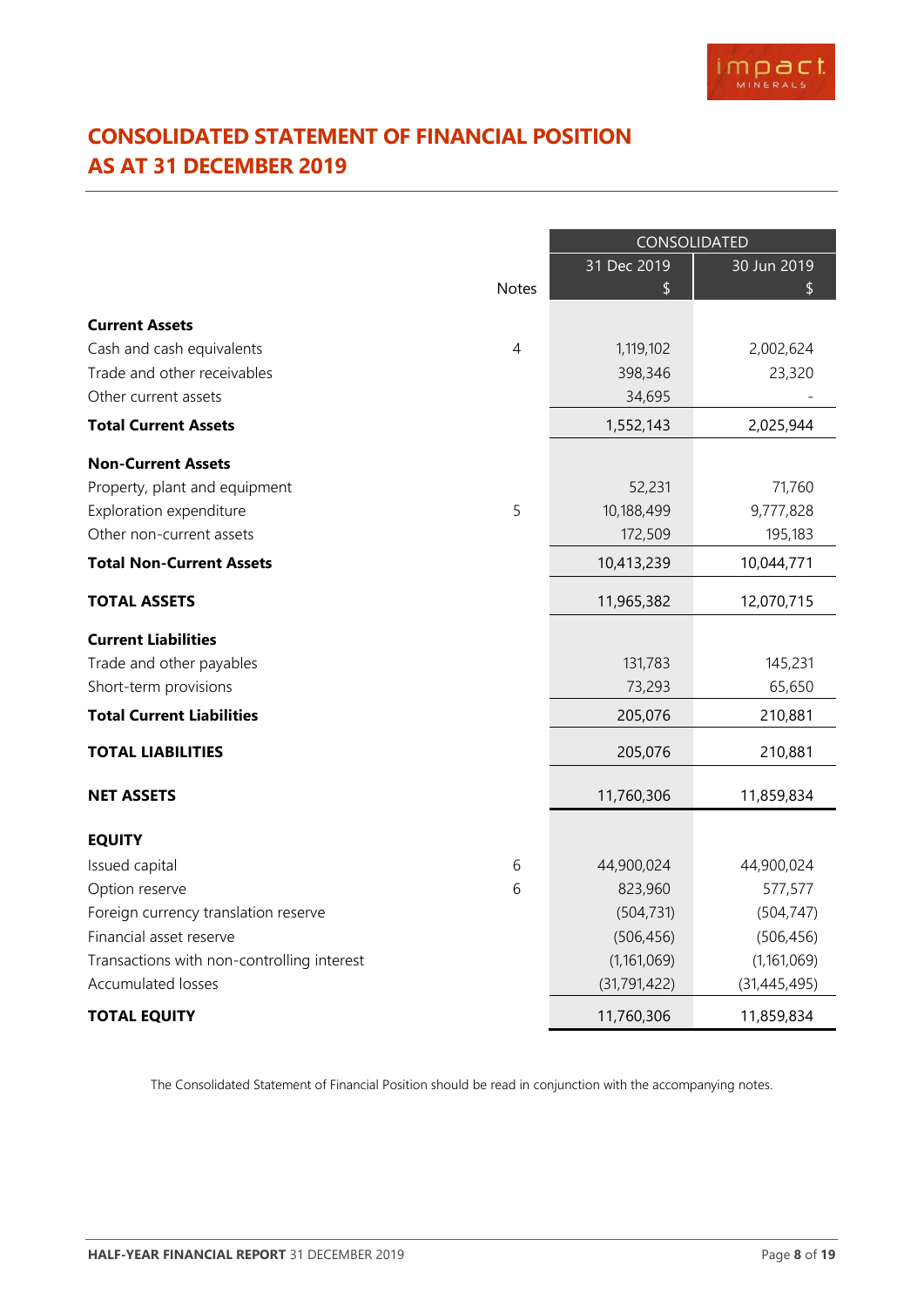# <span id="page-9-0"></span>**CONSOLIDATED STATEMENT OF CHANGES IN EQUITY FOR THE HALF-YEAR ENDED 31 DECEMBER 2019**

|                                                                | <b>Issued</b><br>capital<br>\$ | Option<br>reserve<br>$\sqrt{2}$ | Foreign<br>currency<br>translation<br>reserve<br>\$ | Financial<br>asset<br>reserve<br>\$ | Transactions<br>with non-<br>controlling<br>interest<br>\$ | Accumulated<br>losses<br>\$  | Total<br>equity<br>\$ |
|----------------------------------------------------------------|--------------------------------|---------------------------------|-----------------------------------------------------|-------------------------------------|------------------------------------------------------------|------------------------------|-----------------------|
| <b>Balance at 1 July 2018</b>                                  | 44,900,024                     | 1,418,620                       | (504, 820)                                          |                                     |                                                            | $(1,161,069)$ $(25,130,648)$ | 19,522,107            |
| Profit for the period                                          |                                |                                 |                                                     |                                     |                                                            | (1, 372, 140)                | (1, 372, 140)         |
| Other comprehensive<br>income                                  |                                |                                 | 12                                                  | (211, 280)                          |                                                            |                              | (211, 268)            |
| <b>Total comprehensive</b><br>income for the half-year         |                                |                                 | 12                                                  | (211, 280)                          |                                                            | (1, 372, 140)                | (1,583,408)           |
| <b>Transactions with owners</b><br>in their capacity as owners |                                |                                 |                                                     |                                     |                                                            |                              |                       |
| Fair value of options issued                                   |                                | 44,188                          |                                                     |                                     |                                                            |                              | 44,188                |
| Fair value of options expired                                  |                                | (978, 322)                      |                                                     |                                     |                                                            | 978,322                      |                       |
| <b>Balance at 31 December</b><br>2018                          | 44,900,024                     | 484,486                         | (504, 808)                                          | (211, 280)                          |                                                            | $(1,161,069)$ $(25,524,466)$ | 17,982,887            |
| <b>Balance at 1 July 2019</b>                                  | 44,900,024                     | 577,577                         | (504, 747)                                          | (506, 456)                          |                                                            | $(1,161,069)$ $(31,445,495)$ | 11,859,834            |
| Profit for the period                                          |                                |                                 |                                                     |                                     |                                                            | (572, 077)                   | (572, 077)            |
| Other comprehensive<br>income                                  |                                |                                 | 16                                                  |                                     |                                                            |                              | 16                    |
| <b>Total comprehensive</b><br>income for the half-year         |                                |                                 | 16                                                  |                                     |                                                            | (572, 077)                   | (572,061)             |
| <b>Transactions with owners</b><br>in their capacity as owners |                                |                                 |                                                     |                                     |                                                            |                              |                       |
| Fair value of options issued                                   |                                | 472,533                         |                                                     |                                     |                                                            |                              | 472,533               |
| Fair value of options expired                                  |                                | (226, 150)                      |                                                     |                                     |                                                            | 226,150                      |                       |
| <b>Balance at 31 December</b><br>2019                          | 44,900,024                     | 823,960                         | (504, 731)                                          | (506, 456)                          |                                                            | $(1,161,069)$ $(31,791,422)$ | 11,760,306            |

The Consolidated Statement of Changes in Equity should be read in conjunction with the accompanying notes.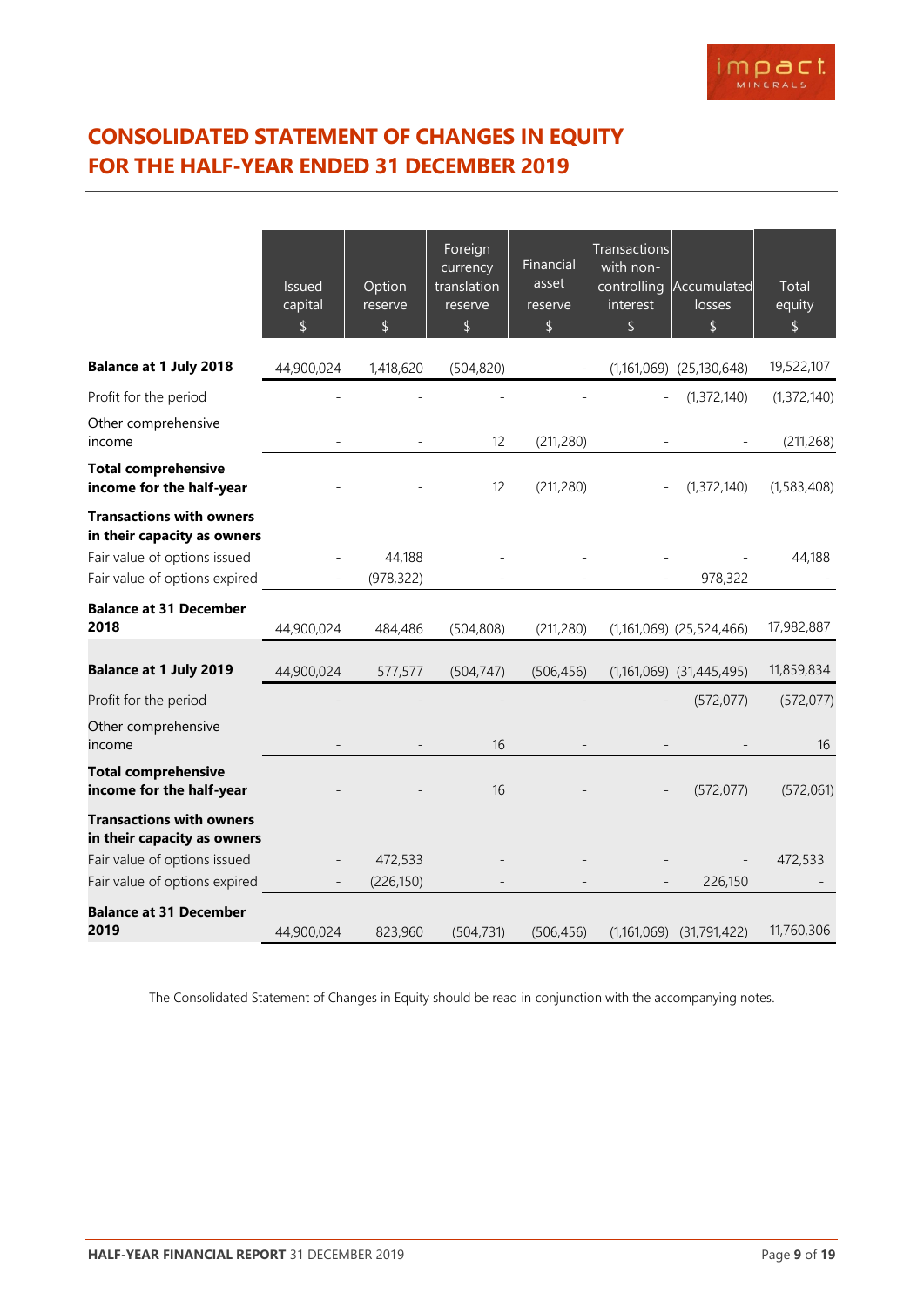# <span id="page-10-0"></span>**CONSOLIDATED STATEMENT OF CASH FLOWS FOR THE HALF-YEAR ENDED 31 DECEMBER 2019**

|                                                        |              | CONSOLIDATED |             |  |
|--------------------------------------------------------|--------------|--------------|-------------|--|
|                                                        |              | 31 Dec 2019  | 31 Dec 2018 |  |
|                                                        | <b>Notes</b> | S            | S           |  |
| <b>CASH FLOWS FROM OPERATING ACTIVITIES</b>            |              |              |             |  |
| Payments to suppliers and employees                    |              | (373, 132)   | (622,063)   |  |
| Interest received                                      |              | 13,242       | 31,980      |  |
| Research and development tax rebate received           |              |              | 644,894     |  |
| NET CASH FLOWS FROM/(USED IN) OPERATING                |              |              |             |  |
| <b>ACTIVITIES</b>                                      |              | (359, 890)   | 54,811      |  |
| <b>CASH FLOWS FROM INVESTING ACTIVITIES</b>            |              |              |             |  |
| Payments for property, plant and equipment             |              |              | (82, 394)   |  |
| Payments for exploration activities                    |              | (523, 632)   | (1,916,696) |  |
| Cash proceeds from disposal of tenements               |              |              | 340,758     |  |
| Proceeds from non-refundable deposit on Broken Hill JV |              |              | 25,219      |  |
| NET CASH FLOWS USED IN INVESTING ACTIVITIES            |              | (523, 632)   | (1,633,113) |  |
| Net increase/(decrease) in cash and cash equivalents   |              | (883, 522)   | (1,578,302) |  |
| Cash and cash equivalents at beginning of the period   |              | 2,002,624    | 3,514,002   |  |
| CASH AND CASH EQUIVALENTS AT END OF THE                |              |              |             |  |
| <b>PERIOD</b>                                          | 4            | 1,119,102    | 1,935,700   |  |

The Consolidated Statement of Cash Flows should be read in conjunction with the accompanying notes.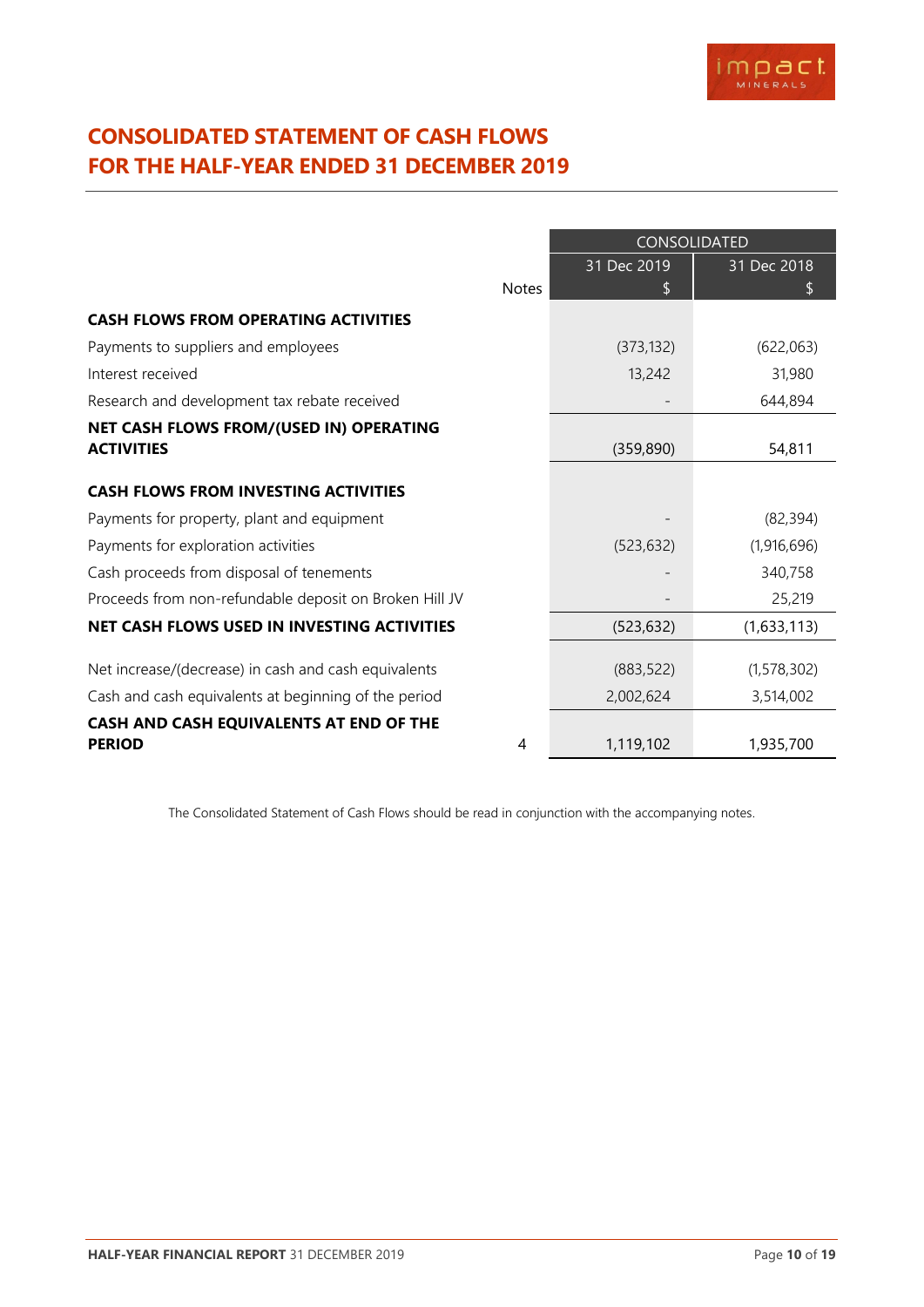# <span id="page-11-0"></span>**NOTES TO THE CONSOLIDATED FINANCIAL STATEMENTS FOR THE HALF-YEAR ENDED 31 DECEMBER 2019**

#### **NOTE 1: STATEMENT OF SIGNIFICANT ACCOUNTING POLICIES**

#### **a) Basis of Preparation**

These general purpose financial statements for the interim half-year reporting period ended 31 December 2019 have been prepared in accordance with the requirements of the Corporations Act 2001 and Australian Accounting Standards including AASB 134: Interim Financial Reporting.

This interim report is intended to provide users with an update on the latest annual financial statements of Impact Minerals Limited and its controlled entities (the consolidated entity). As such, it does not contain information that represents relatively insignificant changes occurring during the half-year within the consolidated entity. It is therefore recommended that this financial report be read in conjunction with the annual financial statements of the consolidated entity for the year ended 30 June 2019, together with any public announcements made during the half-year.

Except for Note 2(b) the accounting policies adopted are consistent with those of the previous financial year and corresponding interim reporting period.

The half-year financial statements have been prepared on the historical cost basis, except where stated. For the purpose of preparing the half-year financial statements, the half-year has been treated as a discrete reporting period.

#### **b) New accounting standards and interpretations**

The Group has adopted all of the new and revised Standards and Interpretations issued by the Australian Accounting Standards Board (AASB) that are relevant to its operations and effective for an annual accounting period that begins on or after 1 July 2019.

New and revised Standards and amendments thereof and Interpretations effective for the current year that are relevant to the Group include:

- AASB 16 Leases, and
- AASB Interpretation 23 Uncertainty over Income Tax Treatments.

AASB 16 Leases requires lessees to account for all leases under a single on-balance sheet model. The standard includes two recognition exemptions for lessees namely leases of 'low-value' assets and shortterm leases (i.e., leases with a lease term of 12 months or less). At the commencement date of a lease, a lessee will recognise a liability to make lease payments (i.e., the lease liability) and an asset representing the right to use the underlying asset during the lease term (i.e., the right-of-use asset).

Lessees will separately recognise the interest expense on the lease liability and the depreciation expense on the right-of-use asset.

The Group has adopted *AASB 16 Leases* however its current leases fall within either the 'low-value' or 'short-term' recognition exemptions. The adoption of this standard has had no impact on the current or previous reporting period and as such there have been no adjustments to the opening balance of retained earnings.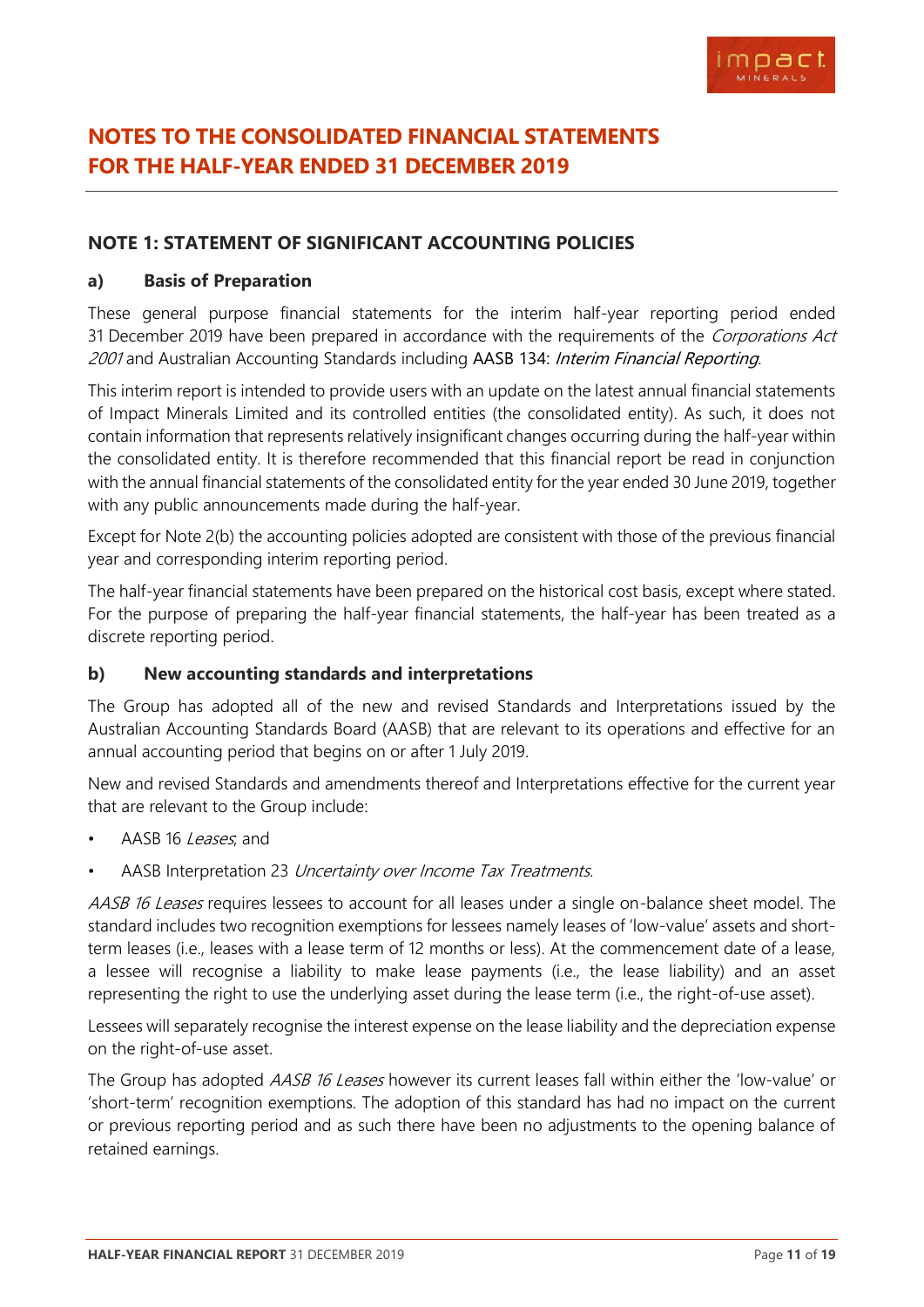AASB Interpretation 23 Uncertainty over Income Tax Treatments clarifies the application of the recognition and measurement criteria in AASB 112 Income Taxes when there is uncertainty over income tax treatments. The Interpretation addresses (a) whether an entity considers uncertain tax treatments separately; (b) the assumptions an entity makes about the examination of tax treatments by taxation authorities; (c) how an entity determines taxable profit (tax loss), tax bases, unused tax losses, unused tax credits and tax rates; and (d) how an entity considers changes in facts and circumstances.

The adoption of this Interpretation has had no impact on the current or previous reporting period and as such there have been no adjustments to the opening balance of retained earnings.

#### **c) Going Concern**

The interim financial report has been prepared on the going concern basis, which contemplates the continuity of normal business activity and the realisation of assets and the settlement of liabilities in the ordinary course of business.

The Consolidated Group generated a loss for the period of \$572,077 (2018: loss of \$1,372,140) and net cash outflows from operating activities of \$359,890 (2018: inflows of \$54,811). As at 31 December 2019 the Consolidated Group had a cash balance of \$1,119,102 (30 June 2019: \$2,002,624).

On 26 February 2020 the Company completed the placement of 233,389,496 new shares to sophisticated and professional investors at \$0.009 per share to raise \$2,100,505 (before costs).

The directors have prepared a cash flow forecast which indicates that the Consolidated Group will have sufficient cash flows to meet all commitments and working capital requirements for the 12-month period from the date of signing this financial report.

## **NOTE 2: SEGMENT REPORTING**

Management has determined that the Group has one material reportable segment, being mineral exploration in Australia.

The Board has considered the requirements of AASB 8 *Operating Segments* and the internal reports that are reviewed by the chief operating decision maker (the Managing Director) in allocating resources and have concluded at this time that there are no separately identifiable segments.

impac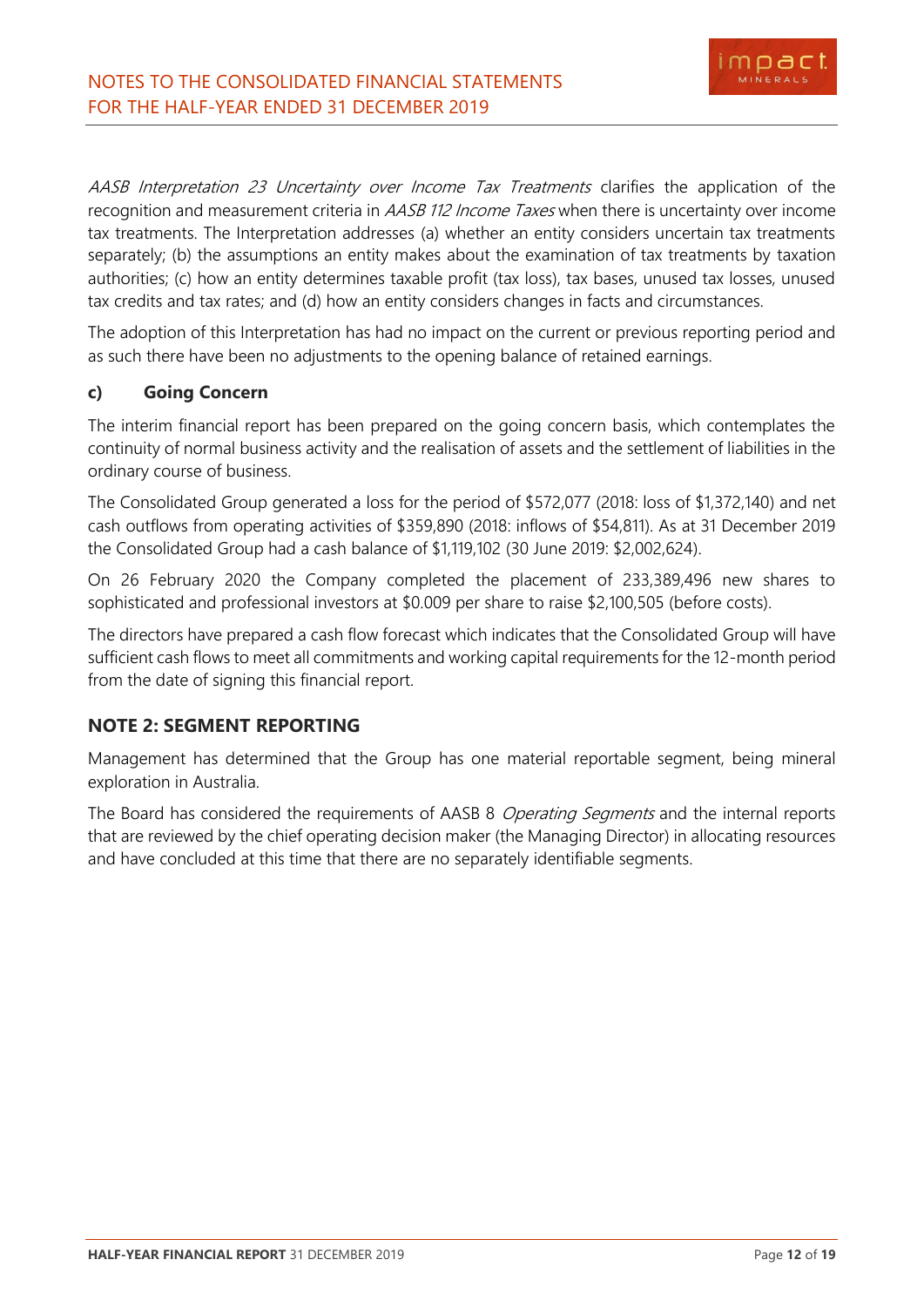30 Jun 2019

30 Jun 2019

### **NOTE 3: INTEREST AND OTHER INCOME**

|                           | 31 Dec 2019 | 31 Dec 2018 |
|---------------------------|-------------|-------------|
| Interest income           | 10,776      | 28,989      |
| Gain on sale of tenements | 100,000     | 1,099,031   |
| Other income              | 4.631       | 35,219      |
| Cost carried forward      | 115,407     | 1,163,239   |

## **NOTE 4: CASH AND CASH EQUIVALENTS**

| Cash at bank and on hand | 619,102   | 502,624   |
|--------------------------|-----------|-----------|
| Short-term deposits      | 500,000   | 1,500,000 |
| Cost carried forward     | 1,119,102 | 2,002,624 |

31 Dec 2019

31 Dec 2019

#### **NOTE 5: EXPLORATION EXPENDITURE**

| Capitalised cost at the beginning of the period    | 9,777,828  | 15,441,823  |
|----------------------------------------------------|------------|-------------|
| Exploration expenditure incurred during the period | 463,733    | 2,598,151   |
| Impairment expense for the period                  | (53,062)   | (8,262,146) |
| Cost carried forward                               | 10,188,499 | 9,777,828   |

Exploration and evaluation expenditure incurred is accumulated in respect of each identifiable area of interest. These costs are only carried forward to the extent that they are expected to be recouped through the successful development of the area or where activities in the area have not yet reached a stage that permits reasonable assessment of the existence of economically recoverable reserves.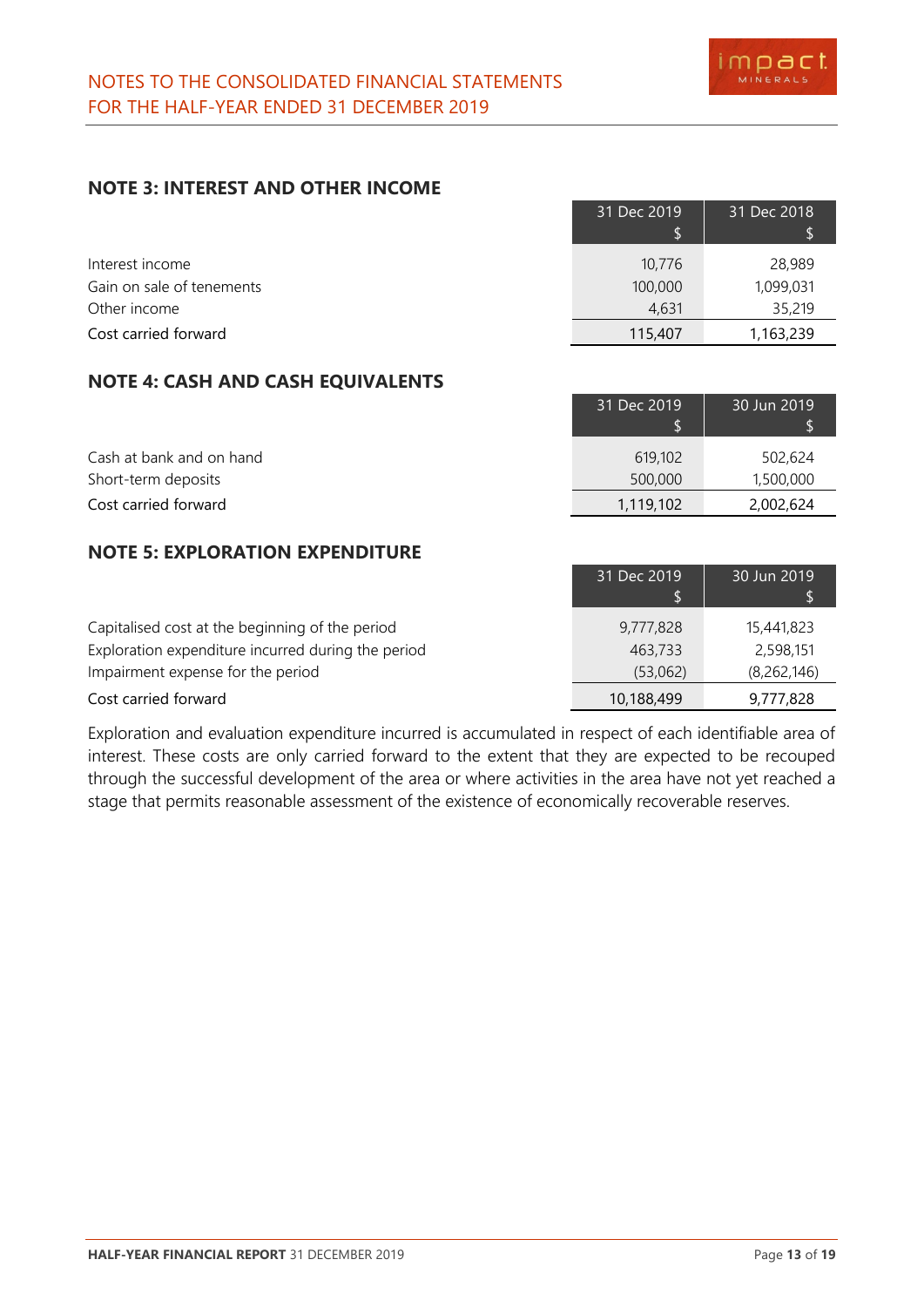

#### **NOTE 6: ISSUED CAPITAL**

|                            | 31 Dec 2019 | 30 Jun 2019 |
|----------------------------|-------------|-------------|
| Ordinary shares fully paid | 44,900,024  | 44,900,024  |

#### **a) Movements in ordinary shares on issue**

|                                | HALF-YEAR ENDED 31 DEC 2019 |            |               | YEAR ENDED 30 JUN 2019 |
|--------------------------------|-----------------------------|------------|---------------|------------------------|
|                                | No.                         |            | No.           |                        |
| At the beginning of the period | 1,321,679,789               | 44,900,024 | 1,321,679,789 | 44,900,024             |
| At the end of the period       | 1,321,679,789               | 44,900,024 | 1,321,679,789 | 44,900,024             |

#### **b) Movements in options on issue**

|                             | HALF-YEAR ENDED 31 DEC 2019 |            | YEAR ENDED 30 JUN 2019 |            |
|-----------------------------|-----------------------------|------------|------------------------|------------|
|                             | No.                         | Ŀ          | No.                    | \$         |
| At the beginning of the     |                             |            |                        |            |
| reporting period            | 590,910,556                 | 577,577    | 629,339,128            | 1,418,620  |
| Options granted             | 101,000,000                 | 472,533    | 60,000,000             | 137,279    |
| Options expired             | (15,500,000)                | (226, 150) | (98, 428, 572)         | (978, 322) |
| At the end of the reporting |                             |            |                        |            |
| period                      | 676,410,556                 | 823,960    | 590,910,556            | 577,577    |

During the half-year, Shareholders approved the issue of 74,000,000 unlisted options to Directors (or their nominees) at the 2019 Annual General Meeting. A further 27,000,000 unlisted options were issued to employees under the Company's Director and Employee Acquisition Plan. Some of the unlisted options are subject to vesting conditions. The fair value of options is determined at grant date and is expensed over the vesting period, where applicable. Options with no vesting period are expensed at grant date.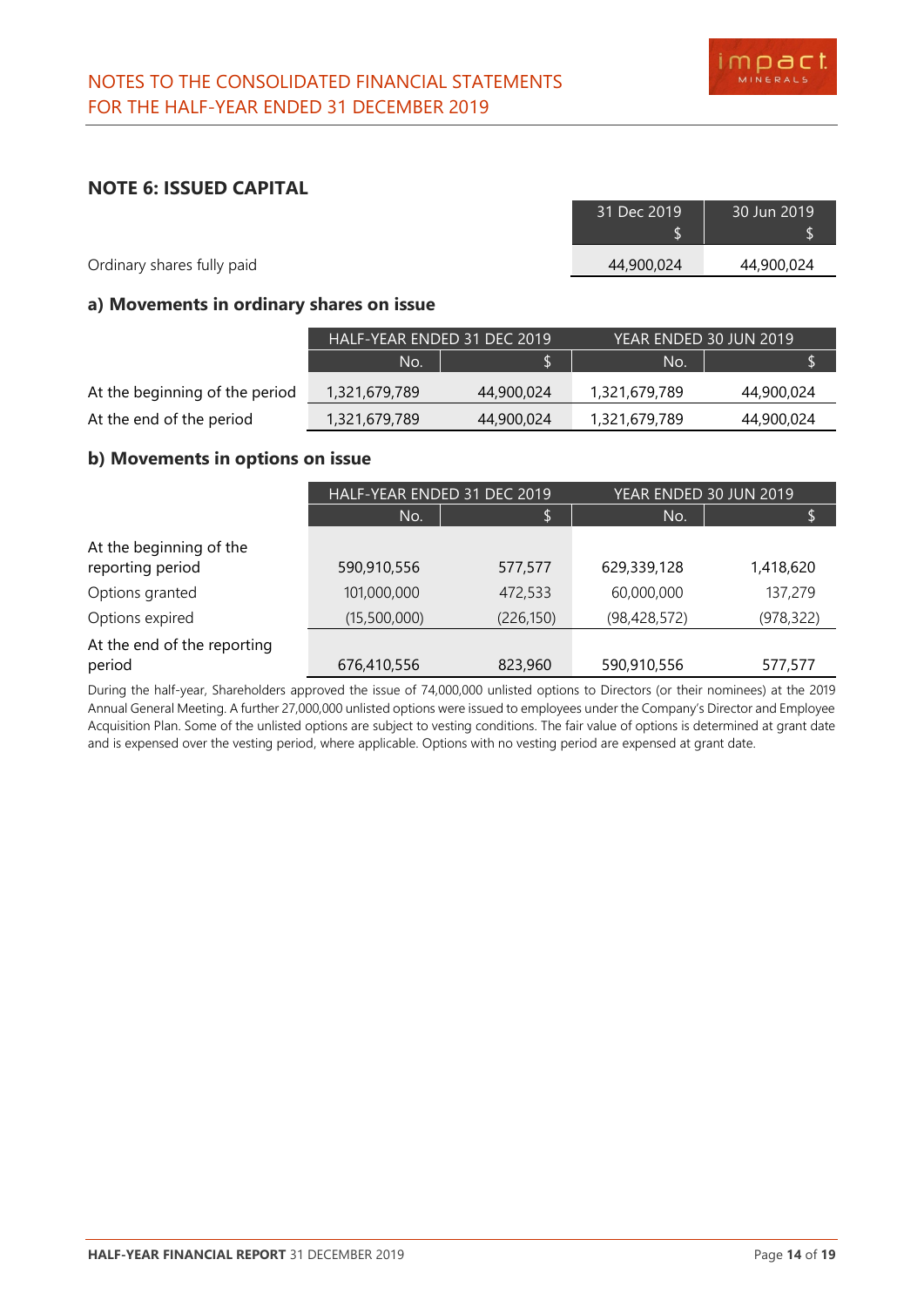#### **NOTE 7: SHARE BASED PAYMENTS**

On 7 November 2019, 74,000,000 unlisted options were granted to Directors (or their nominees) following shareholder approval at the 2019 Annual General Meeting. On 15 November 27,000,000 unlisted options were issued to employees under the Company's Director and Employee Acquisition Plan.

The fair value of options granted was determined using a Black-Scholes option pricing model that takes into account the exercise price, the term of the option, the share price at grant date, the expected price volatility of the underlying share and the risk free rate for the term of the option.

The following table lists the model inputs for the options granted during the half-year ended 31 December 2019:

| Inputs                    | Issue 40   | Issue 41   | Issue 42    | Issue 43    |
|---------------------------|------------|------------|-------------|-------------|
|                           |            |            |             |             |
| Number of options         | 37,000,000 | 37,000,000 | 13,500,000  | 13,500,000  |
| Exercise price            | \$0.0149   | \$0.0149   | \$0.0149    | \$0.0149    |
| Grant date                | 7 Nov 2019 | 7 Nov 2019 | 15 Nov 2019 | 15 Nov 2019 |
| Expiry date               | 5 Nov 2023 | 5 Nov 2023 | 5 Nov 2023  | 5 Nov 2023  |
| Vesting date              | Immediate  | 5 Nov 2020 | Immediate   | 5 Nov 2020  |
| Share price at grant date | \$0.01     | \$0.01     | \$0.008     | \$0.008     |
| Historical volatility     | 110%       | 110%       | 110%        | 110%        |
| Risk-free interest rate   | 0.86%      | 0.86%      | 0.86%       | 0.86%       |
| Expected dividend yield   | 0%         | $0\%$      | $0\%$       | 0%          |

The expense for the half-year was \$472,533 (2018: \$44,188).

## **NOTE 8: CONTINGENCIES**

There has been no change in contingent liabilities or assets since the annual reporting date.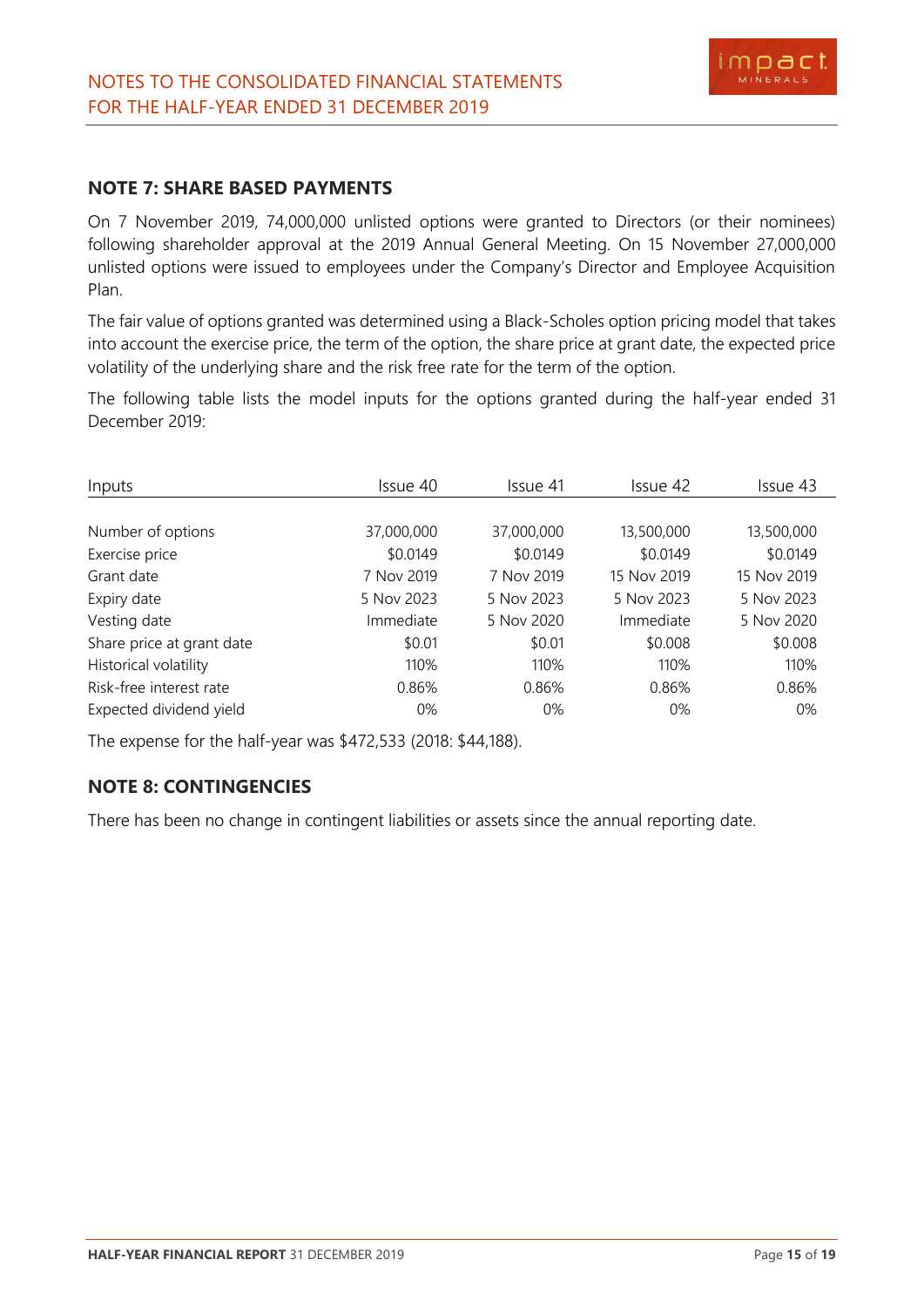#### **NOTE 9: EARNINGS PER SHARE**

|                               | Half-year ended | Half-year ended |
|-------------------------------|-----------------|-----------------|
|                               | 31 Dec 2019     | 31 Dec 2018     |
|                               | Cents           | Cents           |
| Basic profit/(loss) per share | (0.04)          | (0.10)          |

The following reflects the income and share data used in the calculations of basic profit/(loss) per share:

|                                                                                        | Half-year ended<br>31 Dec 2019<br>\$     | Half-year ended<br>31 Dec 2018<br>S             |
|----------------------------------------------------------------------------------------|------------------------------------------|-------------------------------------------------|
| Profit / (Loss) used in calculating basic earnings per share                           | (572, 077)                               | (1, 372, 140)                                   |
|                                                                                        | Half-year ended<br>31 Dec 2019<br>Number | Half-year ended<br>31 Dec 2018<br><b>Number</b> |
| Weighted average number of ordinary shares used in calculating<br>basic loss per share | 1,321,679,789                            | 1,321,679,789                                   |

The Group does not report diluted earnings per share unless the exercise of options would result in the issue of ordinary shares for less than the average market price of the shares during the period (i.e. the options are in the money). As at 31 December 2019 the Group had 676,410,556 unissued shares under option that were out of the money which were anti-dilutive (31 December 2018: 590,910,556).

## **NOTE 10: EVENTS SUBSEQUENT TO THE REPORTING DATE**

On 24 February 2020, the Company announced that it had signed a non-binding Memorandum of Understanding (MOU) with Castillo Copper Limited (ASX:CCZ) and Squadron Resources Limited both also holders of large tenement packages around the Broken Hill Mine, to form the new Broken Hill Alliance (Alliance). The MOU provides a structured framework for the three parties to move towards a definitive agreement on expediting exploration and development over the tenements covered by the Alliance.

Impact will contribute the rights to silver-lead-zinc Broken Hill-style mineralisation and other associated styles of mineralisation to the Alliance but will retain the rights to all of the platinum group metals as well as associated nickel-copper and other precious and associated metals across its entire tenement holding in the region.

On 26 February 2020 the Company completed the placement of 233,389,496 new shares to sophisticated and professional investors at \$0.009 per share to raise \$2,100,505 (before costs).

No other matters or circumstances have arisen since the end of the half year which significantly affect or may significantly affect the operations of the Group, the results of those operations, or the state of affairs in future years.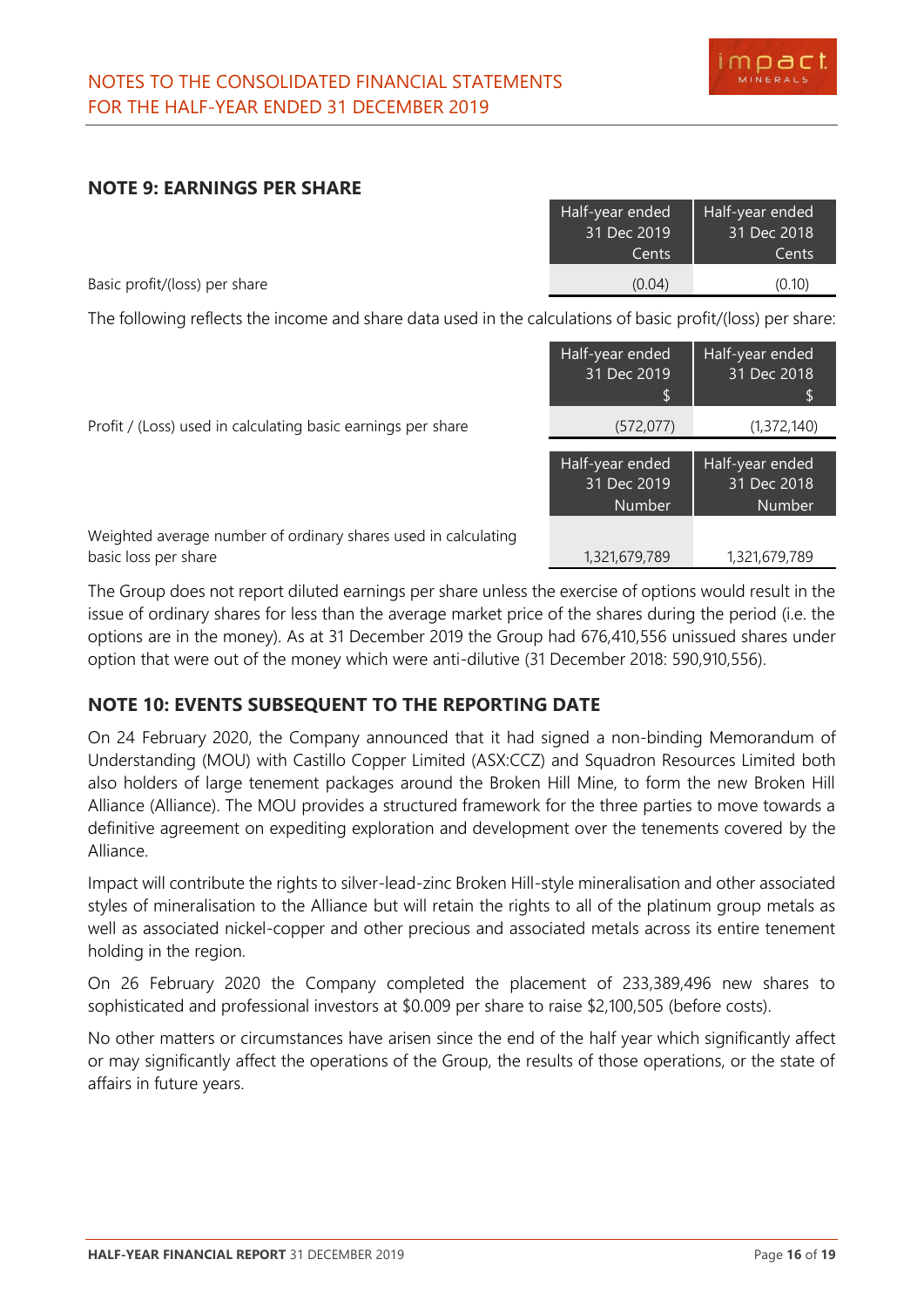

<span id="page-17-0"></span>The Directors of the Company declare that:

- 1) The financial statements and notes, as set out on pages 7 to 16 are in accordance with the Corporations Act 2001, including:
	- a) complying with Accounting Standards, the Corporations Regulations 2001 and other mandatory professional reporting requirements; and
	- b) giving a true and fair view of the consolidated entity's financial position as at 31 December 2019 and of its performance for the half-year then ended; and
- 2) In the Directors' opinion, there are reasonable grounds to believe that the Company will be able to pay its debts as and when they become due and payable.

This declaration is signed in accordance with a resolution of the Board of Directors.

Ramont 2

Peter Unsworth **Chairman** Perth, Western Australia 6 March 2020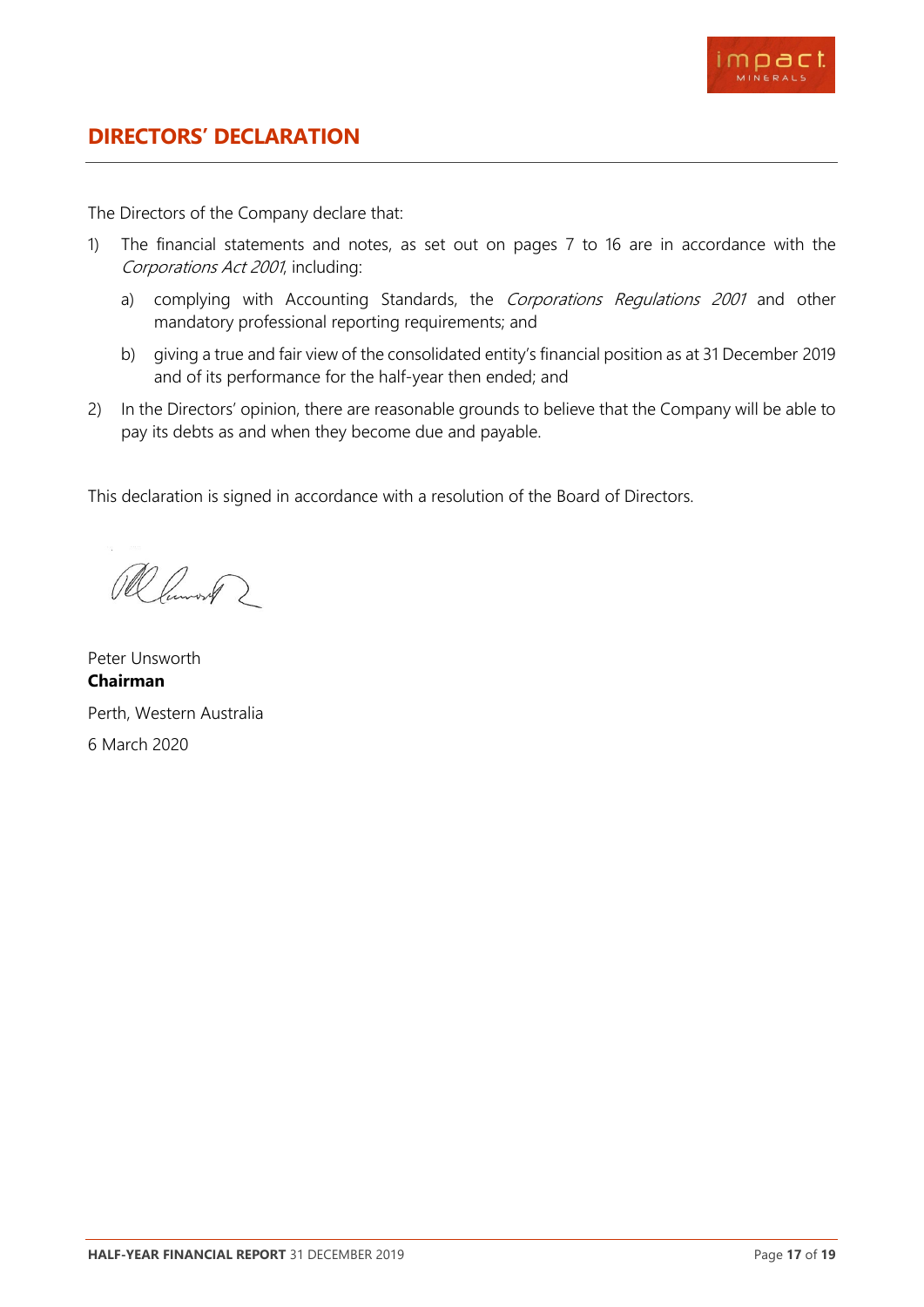

## **Independent Auditor's Review Report**

### **To the Members of Impact Minerals Limited**

We have reviewed the accompanying half-year financial report of Impact Minerals Limited ("the Company") and Controlled Entities ("the Consolidated Entity") which comprises the consolidated statement of financial position as at 31 December 2019, the consolidated statement of profit or loss and other comprehensive income, consolidated statement of changes in equity and consolidated statement of cash flows for the half-year ended on that date, a statement of accounting policies, other selected explanatory notes and the directors' declaration of the Consolidated Entity, comprising the Company and the entities it controlled during the half-year.

#### **Directors Responsibility for the Half-Year Financial Report**

The directors of the Company are responsible for the preparation of the half-year financial report that gives a true and fair view in accordance with Australian Accounting Standards and the Corporations Act 2001 and for such control as the directors determine is necessary to enable the preparation of the half-year financial report that gives a true and fair view and is free from material misstatement, whether due to fraud or error.

#### **Auditor's Responsibility**

Our responsibility is to express a conclusion on the half-year financial report based on our review. We conducted our review in accordance with Auditing Standard on Review Engagements ASRE 2410 Review of a Financial Report Performed by the Independent Auditor of the Entity, in order to state whether, on the basis of the procedures described, we have become aware of any matter that makes us believe that the financial report is not in accordance with the Corporations Act 2001 including: giving a true and fair view of the Consolidated Entity's financial position as at 31 December 2019 and its performance for the half-year ended on that date; and complying with Accounting Standard AASB 134 Interim Financial Reporting and the Corporations Regulations 2001. As the auditor of the Consolidated Entity, ASRE 2410 requires that we comply with the ethical requirements relevant to the audit of the annual financial report.

A review of a half-year financial report consists of making enquiries, primarily of persons responsible for financial and accounting matters, and applying analytical and other review procedures. A review is substantially less in scope than an audit conducted in accordance with Australian Auditing Standards and consequently does not enable us to obtain assurance that we would become aware of all significant matters that might be identified in an audit. Accordingly, we do not express an audit opinion.

Bentleys Audit & Corporate (WA) Pty Ltd

London House Level 3, 216 St Georges Terrace Perth WA 6000

PO Box 7775 Cloisters Square WA 6850

ABN 33 121 222 802

T+61 8 9226 4500 F +61 8 9226 4300

bentlevs.com.au



A member of Bentleys, a network of independent accounting firms located throughout Australia, New Zealand and China that trade as Bentleys. All members of the Bentleys Network are affiliated only and are separate legal entities and not in Partnership. Liability limited by a scheme approved under Professional Standards Legislation.

Advisors Accountants Auditors